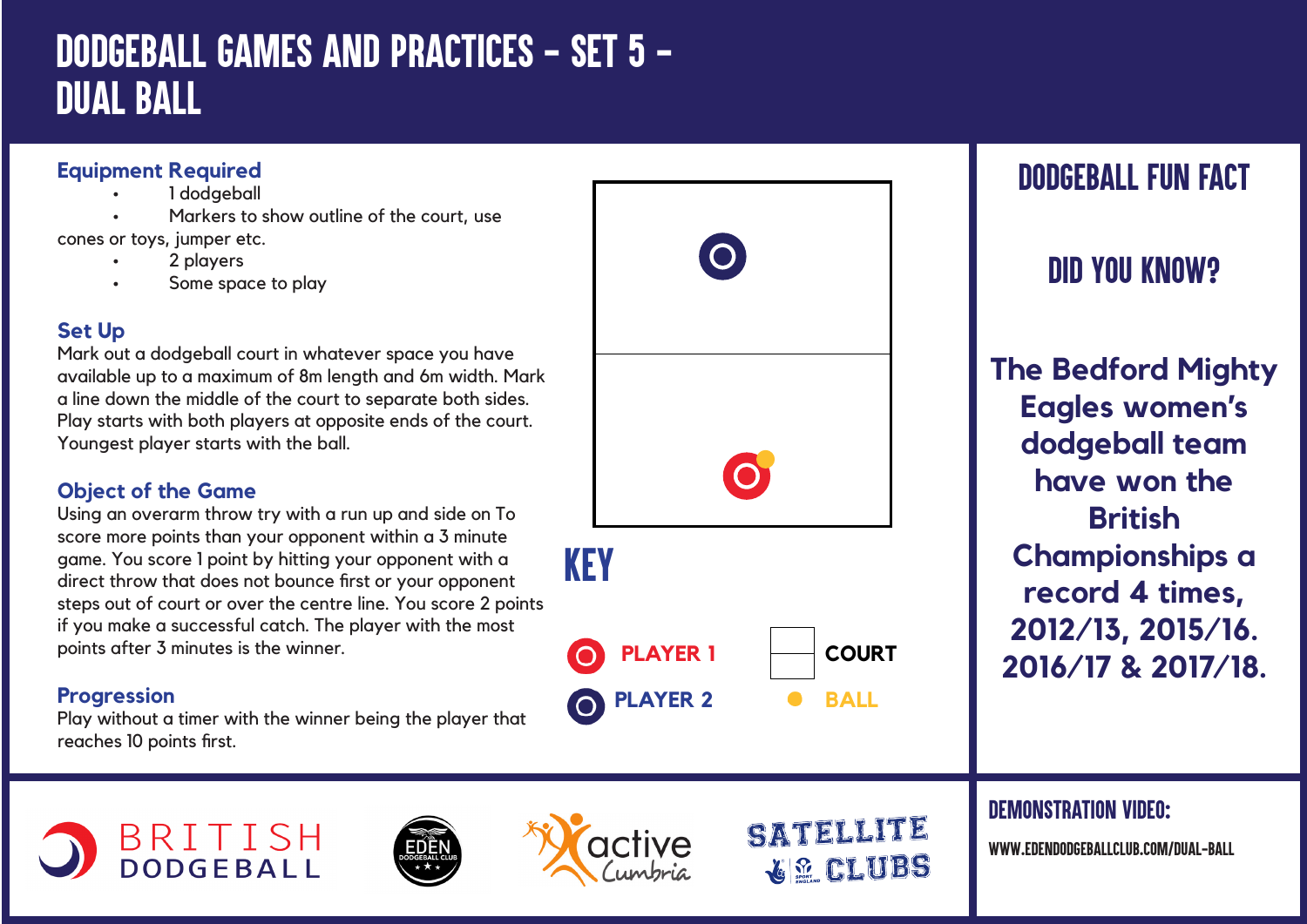# *DODGEBALL GAMES AND PRACTICES - SET 5 - DODGE THIS*

### **Equipment Required**

- 1 dodgeball
- 8-10 objects
- 1 dodger
- 1 thrower (mum, dad, brother or sister)
- • 1 ball
- Some space to play

#### **Set Up**

Place two markers to act as start and end points far apart in the space available to play. Between them place 8-10 objects on the ground. Position the thrower to the side of the objects with the dodgeball.

#### **Object of the Game**

The dodger must try and get from the start to the end point having collected one of the objects from the middle without being hit by the dodgeball thrown by the thrower. The dodger can only pick up one object at a time. The dodger keeps going back and forth trying to remove as many objects from the centre until they are hit by the dodgeball. Once the dodger is hit the game is over and the dodger counts up how many objects they have successfully removed from the centre. Players swap roles.

#### **Progression**

Increase or decrease the distance between the thrower and the dodger. Allow players an extra life. Only allow hits below waist height.

> BRITISH **DODGEBALL**





**PLAYER** 

**THROWER**

**START AND END POINTS**

KEY

 $\overline{O}$ 

SATELLITE **WE CLUBS** 

**OBJECTS**

**BALL**

 $\bullet$ 

## *DEMONSTRATION VIDEO:*

*www.edendodgeballclub.com/dodge-this*



*DID YOU KNOW?*

**The reigning British Champions and Men's Super League Champions are the Lutterworth Meteors.**